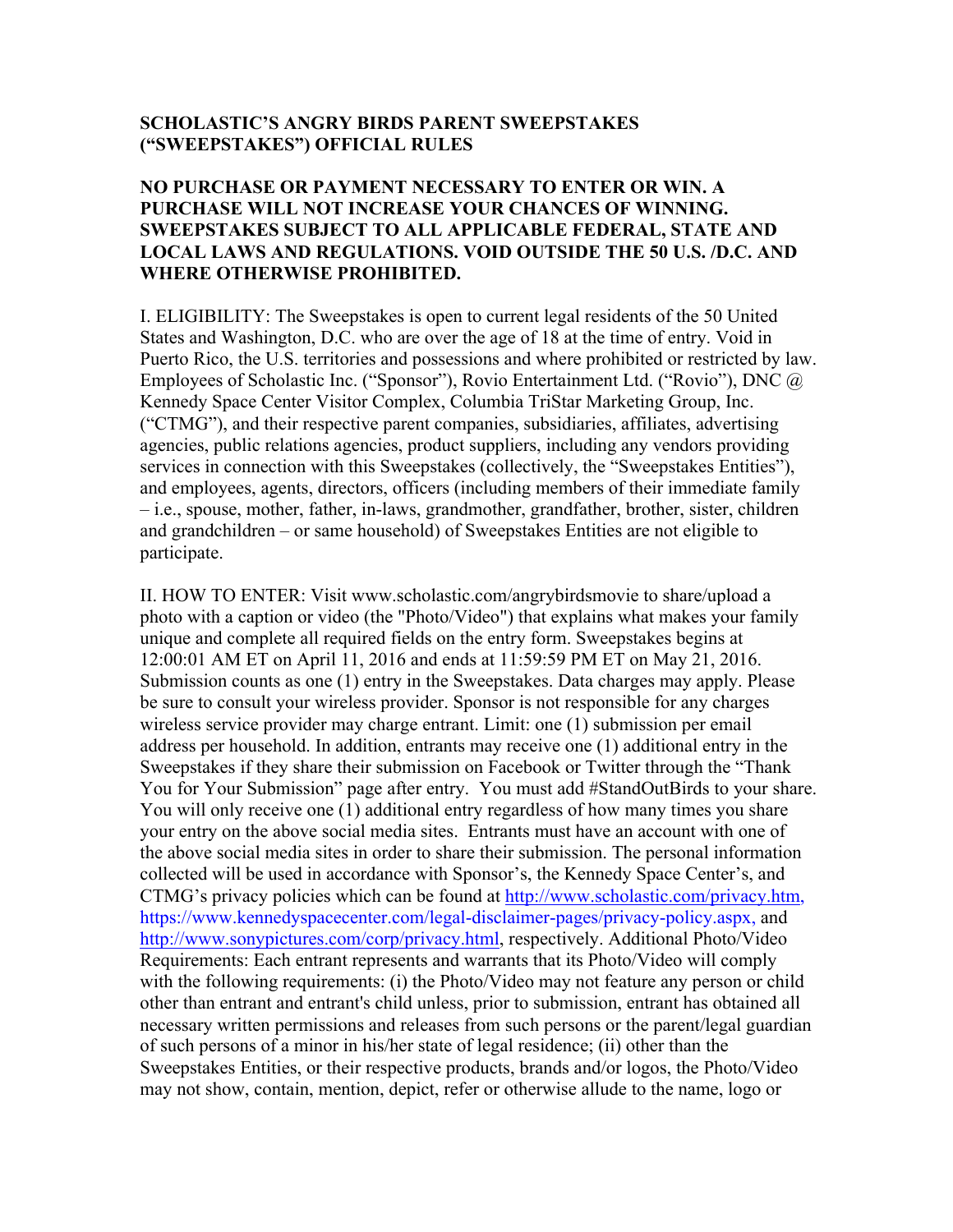product of any other retailer, manufacturer, brand, product, store, place of business, person, company or character in such a way or manner as to imply an affiliation with, or endorsement of, the Sweepstakes Entities, or their respective products, brands and/or this Sweepstakes; (iii) the Photo/Video must be entrant's own original work, created solely by entrant and not created professionally, unless entrant has otherwise obtained the rights and permission to use and/or display the Photo/Video; must not have been previously published, released or distributed in any form; must not have won any award; and must not infringe the copyright, trademark, privacy, publicity, or other personal or proprietary rights of any person or entity; (iv) the Photo/Video may not contain, mention, refer or otherwise allude to any material that is violent, lewd, obscene, sexually explicit, pornographic, disparaging, defamatory, libelous, racially or morally offensive or otherwise contain inappropriate content or objectionable material; (v) the Photo/Video cannot promote alcohol, illegal drugs or tobacco, firearms/weapons (or the use of any of the foregoing), any activities that may appear unsafe or dangerous, or any political agenda or message; (vi) the Photo/Video cannot in any manner defame, misrepresent, contain disparaging remarks or reflect negatively about the Sweepstakes Entities, or their respective products, or other people, products or companies or their products, or in any way reflect negatively upon such parties or explicitly or implicitly communicate messages or images inconsistent with the positive images and/or goodwill with which the Sweepstakes Entities wish to be associated, as determined by the Sweepstakes Entities in their sole discretion; (vii) the Photo/Video cannot contain any personal identification, such as personal names, email addresses or street addresses, without express permission; (viii) the Photo/Video cannot depict and cannot itself be in violation of any law; and (ix) the Photo/Video must otherwise be in compliance with these Official Rules. Each entrant hereby agrees to indemnify and hold the Sponsor, CTMG, Rovio, Kennedy Space Center, and their respective parent companies, subsidiaries, affiliates, divisions, partners, representatives, agents, successors, assigns, employees, officers and directors harmless from and against any and all third party claims, actions or proceedings of any kind and from any and all damages, liabilities, costs and expenses relating to or arising out of any breach or alleged breach of any of the warranties, representations or agreements of entrant hereunder.

III. WINNER SELECTION/PRIZES: One (1) Grand Prize Winner (the "Winner") will be selected in a random drawing from all eligible entries received. The Winner will receive a family trip for four to the Kennedy Space Center. The three (3) day/two (2) nights trip will include round-trip coach airfare for the Winner and three (3) guests from the major airport nearest the Winner's residence to the major airport nearest the Kennedy Space Center, two (2) nights standard hotel accommodations (single room/4-person occupancy/room and tax only), four (4) Kennedy Space Center Visitor Complex admission tickets, reserved admission into Lunch with An Astronaut public program and reserved seats on a KSC Up-Close Guided bus tour, and a \$500 gift card to cover incidentals and/or transportation. ARV: \$4,000. Gift card is subject to its terms and conditions. Odds of winning will depend on the number of eligible entries received. Prizes are non-transferable, not returnable, and cannot be sold or redeemed for cash. No prize substitution except by Sponsor in case of unavailability, in which case a prize of equal or greater value will be awarded. The Winners are responsible for payment of all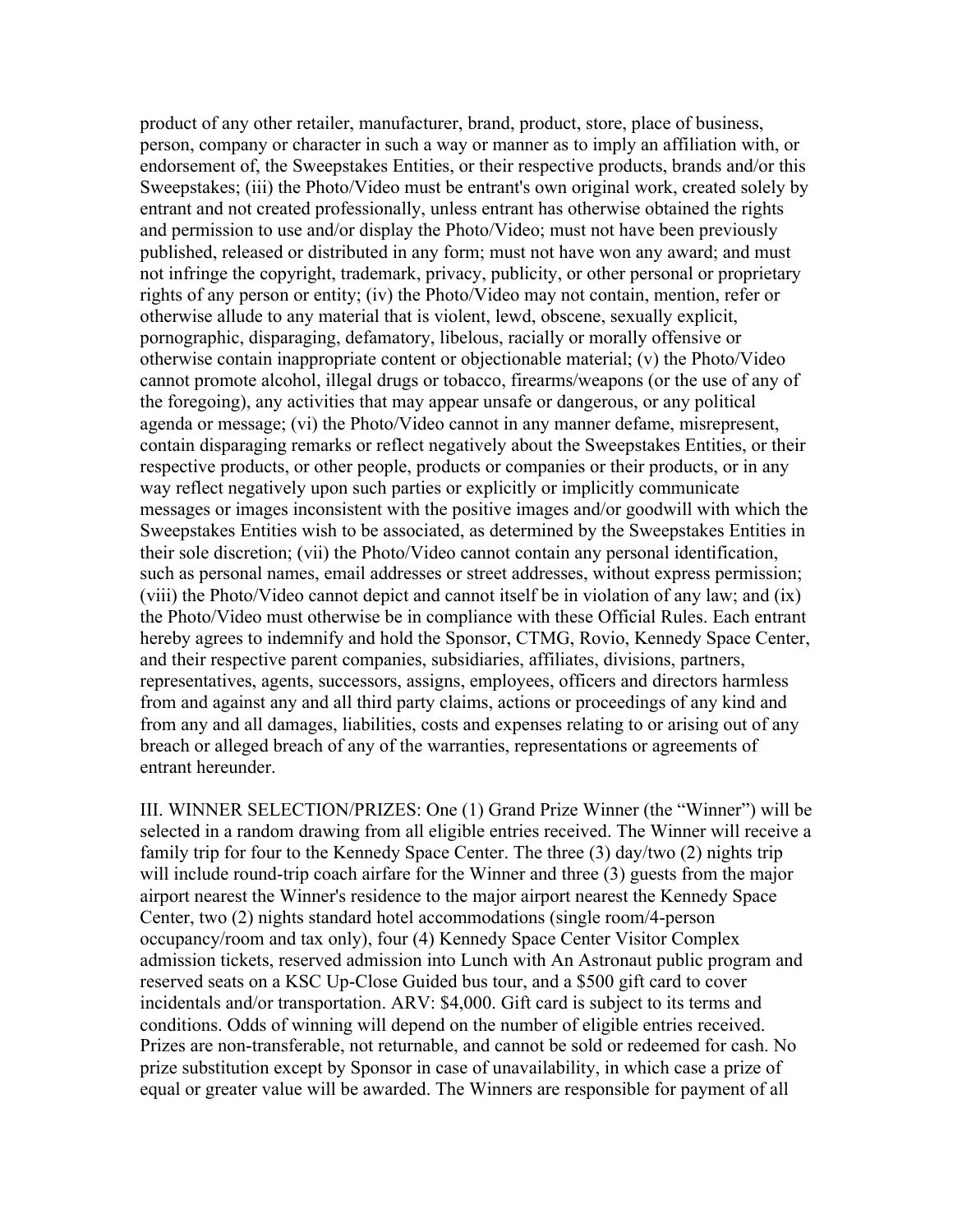federal, state, or other tax liabilities (including income taxes), if any, on any prize received as well as any costs and expenses associated with prize acceptance and use of prize not specified herein as being provided. Prizing is only redeemable for this Promotion in accordance with the Promotion's official rules. The Prizing must be redeemed within one (1) year from the date of issuance of the tickets and is valid for a one-day visit to Kennedy Space Center Visitor Complex. For the *Lunch With An Astronaut*, seating is limited and the winner must register in advance by calling 866.737.5235. Lunch reservations are only valid for date of reservation. To learn more about menu options for this experience please visit www.kennedyspacecenter.com/information/dining.aspx.

Actual value of the Grand Prize may vary based on point of departure and dates of travel. The Winner is solely responsible for all trip expenses not specified herein as being awarded, including, without limitation, ground transportation to/from all airports and the Kennedy Space Center, meals, hotel room service, laundry service, alcoholic beverages, merchandise, souvenirs, etc., local and long distance telephone calls, tips, gratuities, service charges or taxes, and all other charges and items not otherwise described above. The Winner and his/her traveling companions will be required to provide valid government issued photographic ID and/or other required travel documents, such as a valid passport, at time of travel. The Winner and his/her traveling companions are responsible for obtaining travel documents. A minor will not be allowed to participate in any portion of the grand prize without being accompanied by his/her parent or legal guardian. If Winner cancels the trip at any time, the Winner agrees to forfeit the Grand Prize immediately, and Scholastic may, in its sole discretion, award the Grand Prize to a runner-up. Certain travel restrictions, including blackout dates, may apply.

IV. PRIZE NOTIFICATION: Potential Prize Winners will be notified via mail, email, and/or phone utilizing information the entrant provided with their entry. For any and all prizing, the Winner and his or her travel companions, including minors, will be required to complete, sign and return an Affidavit of Eligibility/Liability Release (including, where permitted, a Publicity Release) (the "Affidavit") within ten (10) days, unless prohibited by law, and an acknowledgement that it will use the prizes as set forth in these rules. If the above potential Winner refuses to comply with the above requirement, or if a prize notification is returned as undeliverable, that potential Winner's prize may be forfeited and awarded to an alternate winner selected in a random drawing from all remaining eligible entries received, at Sponsor's sole discretion. The prizes will be awarded within 4-6 weeks after verification of Winners.

V. USE OF ENTRY. By submitting an entry, each entrant agrees the Sweepstakes Entities shall own the entry submitted (including all rights embodied therein in winning entries) and that they and their designees may exploit, edit, publish, use, adapt, modify, or dispose of any entry and elements embodied therein, online, in print, film, television, or in any other media now or hereafter known for advertising, promotional, or other purposes throughout the world, in perpetuity, without additional compensation or notification to, or permission of the entrant, except as prohibited by law. Further, by entering, entrants grant to the Sweepstakes Entities and their designees the right to use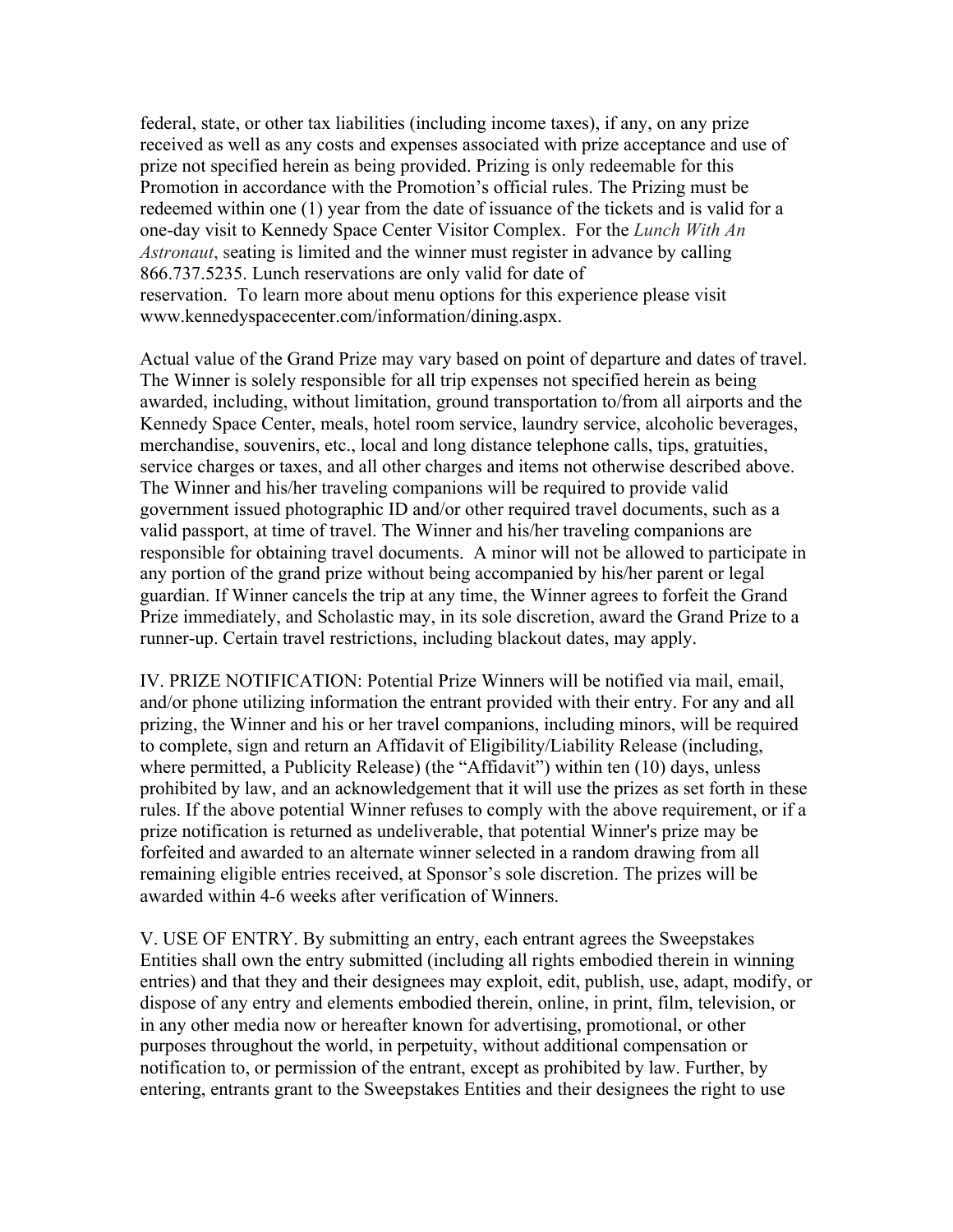his/her, his/her child's and other members of his/her travel companions' names, biographical information, likenesses, photograph, voice, entry and any information contained therein in any media now or hereafter known for advertising, promotion and/or other purposes throughout the world without additional compensation or notification to, or permission of the participant, except as prohibited by law. Entrants represent and warrant that they have the authority to grant the rights set forth here on behalf of any other person included in the entry. For the avoidance of doubt, by submitting an entry, entrant grants permission for the entry be reposted by Sponsor on its website and its pages on social media sites and otherwise used in accordance with rights granted herein.

VI. SPECIAL SWEEPSTAKES LIMITATION: Any attempts by an individual to access the site via a bot script or other brute-force attack will result in that e-mail address becoming ineligible. Sponsor, in its sole discretion, reserves the right to cancel or modify the Sweepstakes without notice or liability if the website becomes infected with a virus, or is technically corrupt, or if the Sweepstakes otherwise cannot operate as planned. Sponsor and its affiliates, subsidiaries, parent company and agencies assume no responsibility for any loss or damage to entrants' or to any other person's computer relating to, or resulting from, entering or downloading any information or software in connection with the Sweepstakes. Sweepstakes Entities and their agents are not responsible for technical, hardware, software or telephone/Internet malfunctions of any kind, lost or unavailable network connections, or failed, incorrect, incomplete, inaccurate, garbled or delayed electronic communications caused by the user, or by any of the equipment or programming associated with or utilized in the Sweepstakes, or by any human or other errors that may occur in connection with the Sweepstakes. If any of the foregoing malfunctions, errors, fraud, unauthorized intervention or defects render the Sweepstakes incapable of operating as planned or corrupt the integrity, affect the administration, security, or fairness of the Sweepstakes, Sponsor, at its sole discretion, may suspend or cancel the Sweepstakes immediately. Under no circumstances will more prizes than those set forth in these full Official Rules be awarded. If a technical error or the like occurs that results in more potential winners than available prizes for a particular prize level, Sponsor may elect to hold a random drawing from all eligible claims received to award the number of prizes for the level of prize in dispute which have not yet been awarded. Any use of micro, automatic, programmed, robotic, or like entry methods will void all such entries by such methods, and entrants using such methods will be disqualified. Sponsor further reserves the right to disqualify any individual who tampers with the entry process. Sponsor may prohibit an entrant from participating in the Sweepstakes if it determines that said entrant is attempting to undermine the legitimate operation of the Sweepstakes by cheating, hacking, deception or other unfair playing practices or intending to abuse, threaten or harass other entrants. Any attempt by an entrant or any other individual to deliberately damage, interfere with, or undermine the legitimate operation of this Sweepstakes is a violation of criminal and/or civil laws, and should such an attempt be made, Sponsor reserves the right to seek damages and other remedies from any such person to the fullest extent permitted by law. Sponsor's failure to enforce any term of these Official Rules shall not constitute a waiver of that provision. Except where prohibited, all issues and questions concerning the construction, validity, interpretation and enforceability of these Official Rules, or the rights and obligations of